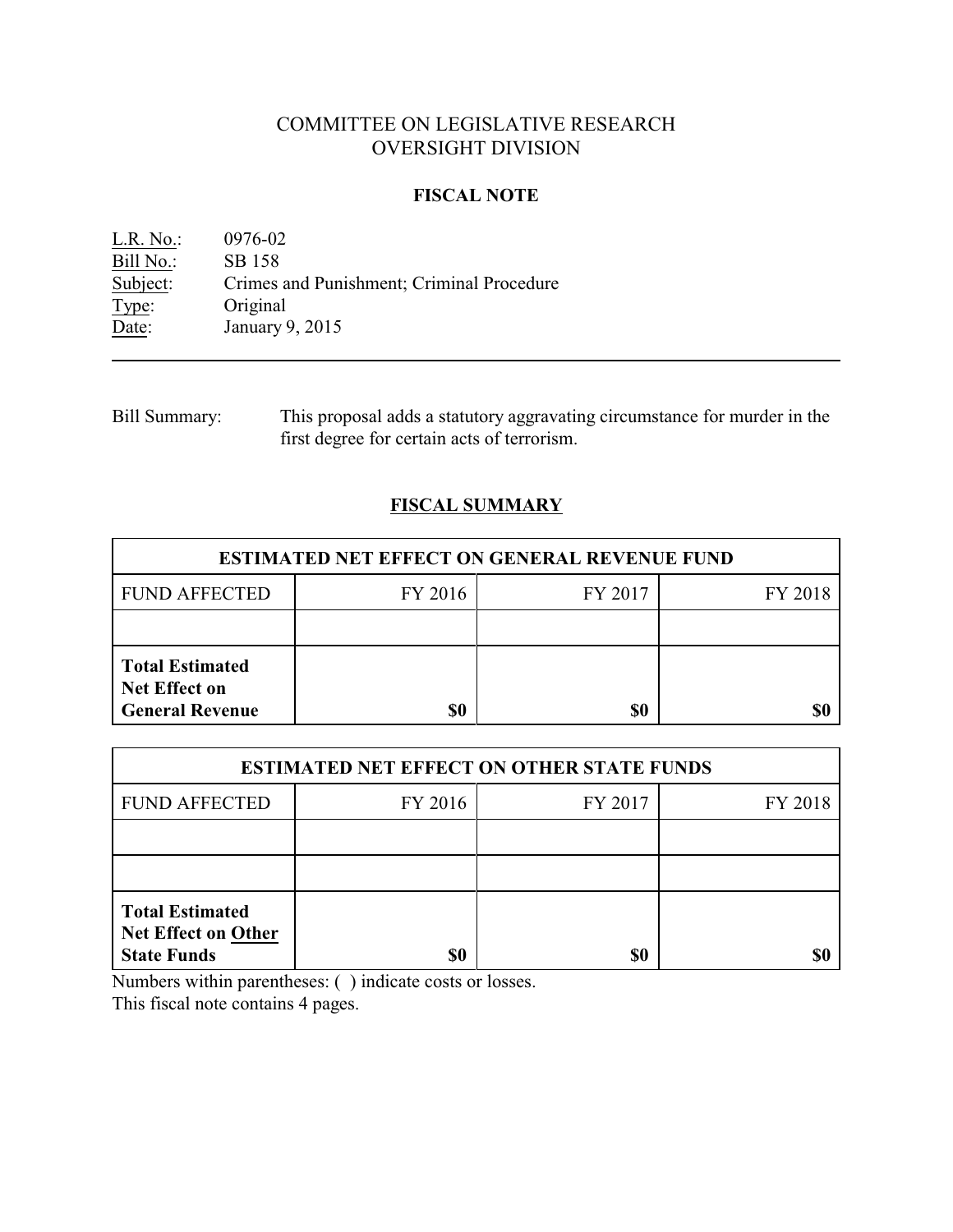L.R. No. 0976-02 Bill No. SB 158 Page 2 of 4 January 9, 2015

| <b>ESTIMATED NET EFFECT ON FEDERAL FUNDS</b>                        |         |         |         |  |
|---------------------------------------------------------------------|---------|---------|---------|--|
| <b>FUND AFFECTED</b>                                                | FY 2016 | FY 2017 | FY 2018 |  |
|                                                                     |         |         |         |  |
|                                                                     |         |         |         |  |
| <b>Total Estimated</b><br>Net Effect on All<br><b>Federal Funds</b> | \$0     | \$0     |         |  |

| <b>ESTIMATED NET EFFECT ON FULL TIME EQUIVALENT (FTE)</b>    |         |         |         |  |
|--------------------------------------------------------------|---------|---------|---------|--|
| <b>FUND AFFECTED</b>                                         | FY 2016 | FY 2017 | FY 2018 |  |
|                                                              |         |         |         |  |
|                                                              |         |         |         |  |
| <b>Total Estimated</b><br><b>Net Effect on</b><br><b>FTE</b> |         |         |         |  |

 $\Box$  Estimated Net Effect (expenditures or reduced revenues) expected to exceed \$100,000 in any of the three fiscal years after implementation of the act.

| <b>ESTIMATED NET EFFECT ON LOCAL FUNDS</b> |         |         |         |  |
|--------------------------------------------|---------|---------|---------|--|
| <b>FUND AFFECTED</b>                       | FY 2016 | FY 2017 | FY 2018 |  |
| Local Government                           | \$0     | \$0     | \$0     |  |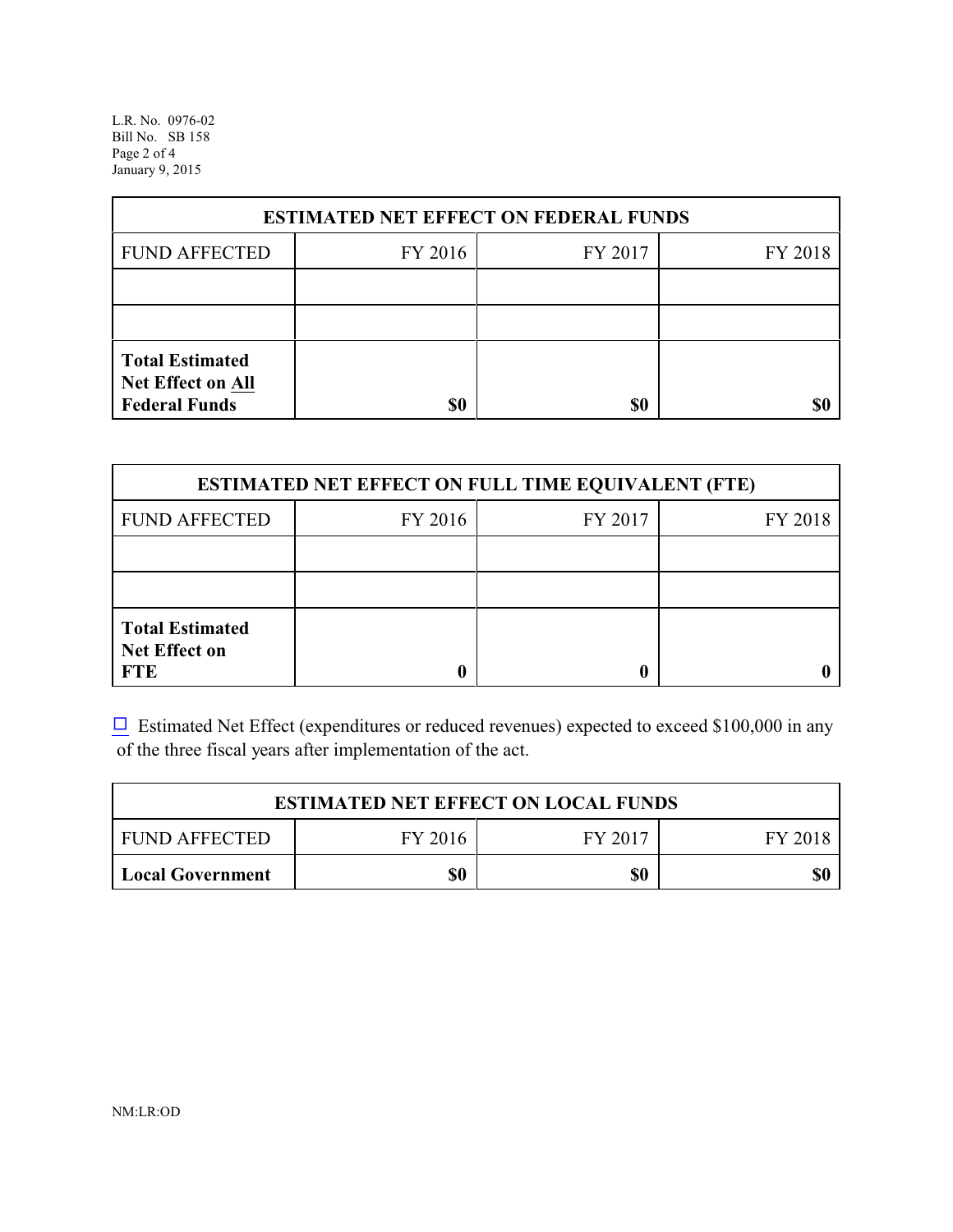L.R. No. 0976-02 Bill No. SB 158 Page 3 of 4 January 9, 2015

### **FISCAL ANALYSIS**

### ASSUMPTION

Officials at the **Office of the Attorney General** assume that any potential costs arising from this proposal can be absorbed with existing resources.

Officials at the **Office of the State Public Defender (SPD)** cannot assume existing staff will provide competent, effective representation for any indigent clients faced with the enhanced penalties for murder in the first degree through acts of terrorism.

While the number of new cases may be too few or uncertain to request additional funding for this specific bill, the SPD will continue to request sufficient appropriations to provide competent and effective representation.

**Oversight** assumes the SPD can absorb the additional caseload that may result from this proposal.

Officials at the **Department of Corrections**, the **Office of the State Courts Administrator** and the **Office of Prosecution Services** each assume no fiscal impact to their respective agencies from this proposal.

| FISCAL IMPACT - State Government | FY 2016<br>$(10 \text{ Mo.})$ | FY 2017    | FY 2018                       |
|----------------------------------|-------------------------------|------------|-------------------------------|
|                                  | <u>\$0</u>                    | <u>\$0</u> | <u>\$0</u>                    |
| FISCAL IMPACT - Local Government | FY 2016<br>$(10 \text{ Mo.})$ | FY 2017    | FY 2018                       |
|                                  | <u>\$0</u>                    | <u>\$0</u> | $\underline{\underline{\$0}}$ |

## FISCAL IMPACT - Small Business

No direct fiscal impact to small businesses would be expected as a result of this proposal.